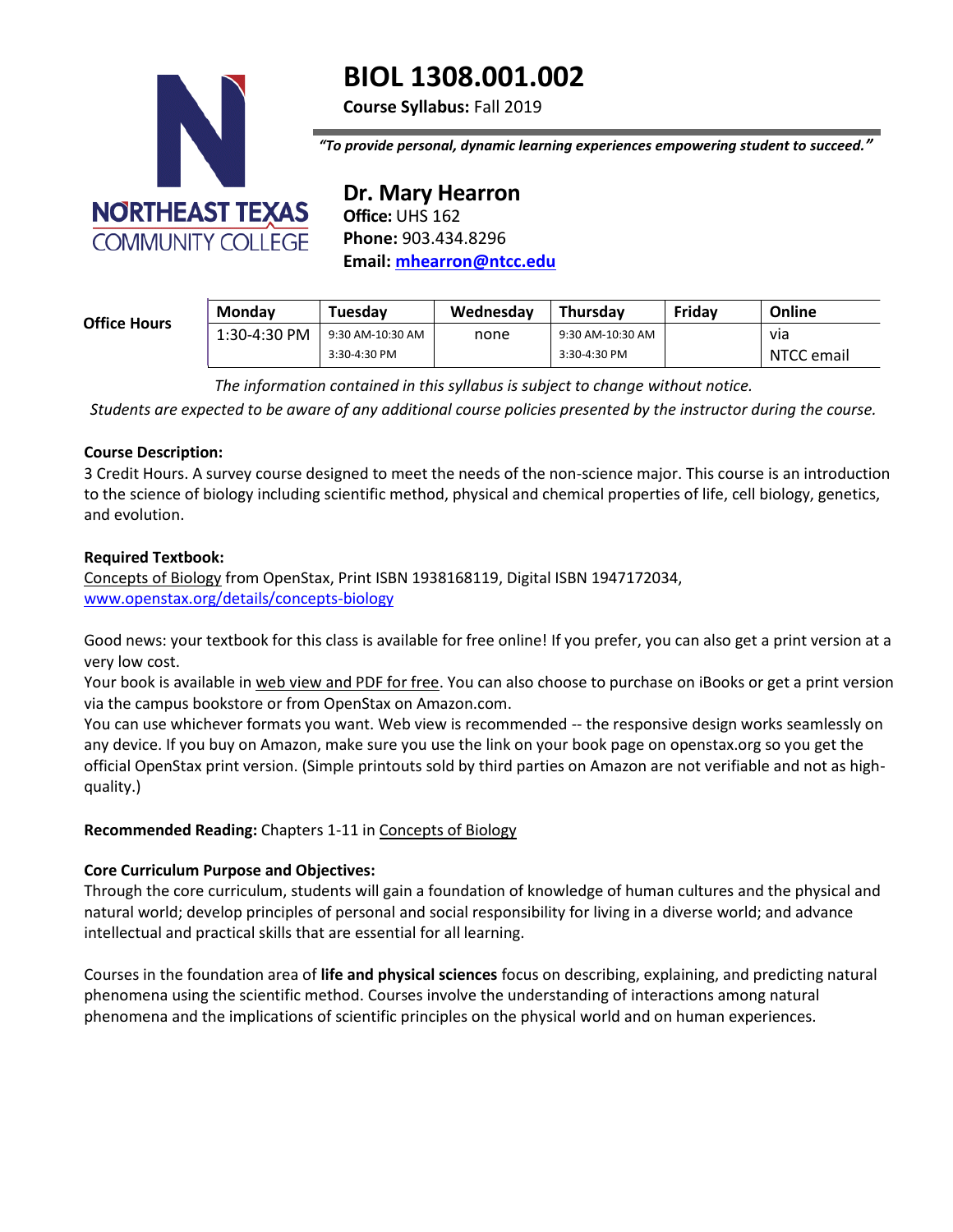# **College Student Learning Outcomes:**

Critical Thinking Skills

CT.1

Students will demonstrate the ability to 1) analyze complex issues, 2) synthesize information, and 3) evaluate the logic, validity, and relevance of data.

Communication Skills

CS.1

Students will effectively develop, interpret and express ideas through written communication.

Empirical and Quantitative Skills

EQS.1

Students will manipulate numerical data or observable facts by organizing and converting relevant information into mathematical or empirical form.

EQS.2

Students will analyze numerical data or observable facts by processing information with correct calculations, explicit notations, and appropriate technology.

Team Work

TW2. Students will work with others to support and accomplish a shared goal.

## **Student Learning Outcomes:**

1. Distinguish between prokaryotic, eukaryotic, plant and animal cells, and identify major cell structures.

2. Identify stages of the cell cycle, mitosis (plant and animal), and meiosis.

3. Interpret results from cell physiology experiments involving movement across membranes, enzymes, photosynthesis, and cellular respiration.

4. Apply genetic principles to predict the outcome of genetic crosses and statistically analyze results. Be able to communicate to others the results of various genetic crosses.

5. Identify the importance of karyotypes, pedigrees, and biotechnology. Working within a team or with a partner, investigate and report on a current topic in biotechnology (GMO's, recombinant DNA, stem cells, cloning and/or transgenic bacteria, plants or animals).

6. Identify parts of a DNA molecule, and describe replication, transcription, and translation.

7. Apply scientific reasoning to analyze evidence for evolution and natural selection.

#### **Attendance Policy:**

Regular and punctual attendance is expected. In-class quizzes or assignments that are completed as a result of attendance will be recorded as zeros if a student is not present for the entire class period. There are no exceptions for make-up work on daily attendance grades.

# **Evaluation/Grading Policy:**

Overall course grade is determined as follows:

**Tests/Exams: 60%**

5 unit exams: 12% each **Quizzes/Group Project 15% Comprehensive final exam: 25%**

#### Grading Scale

| $A =$ | $100 - 90%$ |
|-------|-------------|
| $R =$ | 89 – 80%    |
| $C =$ | $79 - 70%$  |
| $D =$ | 69 – 60%    |
| $F =$ | 559         |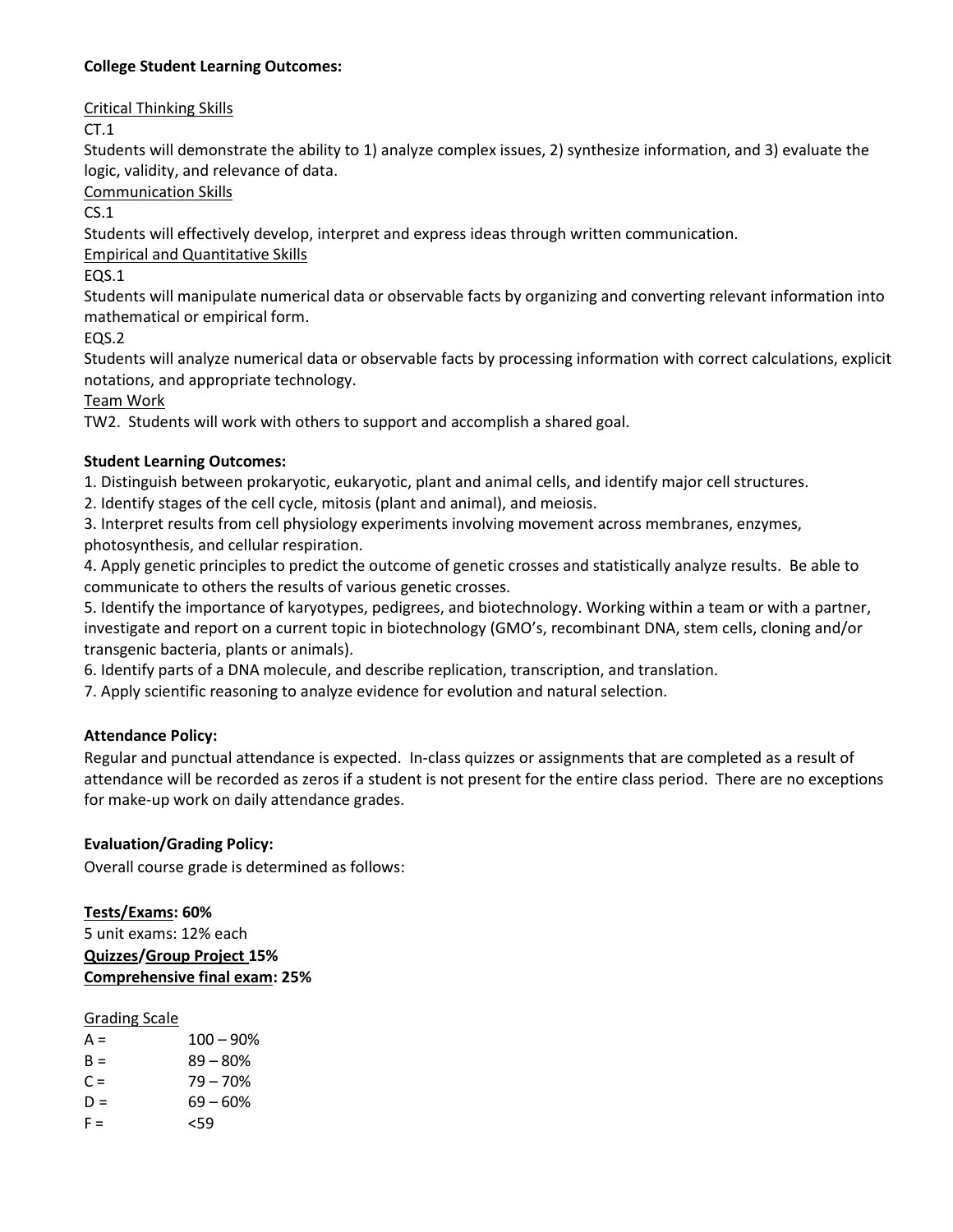# **Assignments:**

Students may complete a variety of in-class assignments or quizzes for which grades will be recorded. There is no make-up for work missed as a result of absence from class. Participation in class is an important component of this course work. Additionally, students will be assigned to a group and asked to investigate and report on a current topic in biotechnology. Multiple points of view exist among the general population on the uses of biotechnology and so students will be required to integrate those points of view as they work together to complete the assignment. It will be assessed based on contributions to the team or group effort, appropriateness to the topic of biotechnology, style and evidence of critical thinking. The final product will be a PowerPoint presentation or paper. The due date for this project is December 2, 2019.

## **Exams:**

The lecture exams may include both objective (multiple choice, true-false, matching) as well as subjective questions over all covered and assigned reading and exercises. All students will need a #2 pencil, a scantron and possibly a bluebook for each exam. Exams are not to be missed. The only acceptable reason for missing an exam is either you are seriously ill or the hospitalization/death of a close family member. Proof (a doctor's note) of illness or death may be necessary for you to take a make-up exam. You must contact me a[t mhearron@ntcc.edu](mailto:mhearron@ntcc.edu) **before** the exam informing me of why you cannot take the exam on time. Otherwise, you may receive a zero for that exam. See *Academic Ethics* below.

## **Student Responsibilities/Expectations**

Like all colleges, Northeast TexasCommunity College strives to be a "community of scholars." Please remember that you and all of the students in this class are pursuing very important goals in your lives. As human beings and as scholars, I expect every student to be courteous and considerate toward other individuals.

As your instructor, I will attend all classes on time and prepared to teachwhat you are expected to learn each day. I will make a conscientious effort each class period to teach to the best of my ability and to provide you with clear, well-organized explanations of class material. I care deeply about your learning experience and your success in this course. However, that ultimate success does depend largely on you. Your success can be maximized and your potential achieved by making a commitment to meet the following classroom expectations:

- a) Attend ALL classes physically and mentally. Wherever you are, be all there.
- b) Be on time for class. Attitude is not everything but it is very important. Remain in class for the entire instructional period.

c) Be an active learner – participate in class. Be attentive, answer questions, and ask questions. Smile, be interested, and act as if you care. (OK, I'll admit that occasionally things get a little boring; work through that boredom by participating!)

- d) Read ahead. This will help make the next lecture much more effective.
- e) A good student acts like a good student, which includes not sleeping in class, not talking in class, and not reading unrelated material or doing other work in class. All cellular phones must be turned off during class time.

f) Realize that I do not GIVE grades. You EARN grades based upon your performance. That performance includes turning all assignments in on time. You shouldn't expect less of me because of my other commitments. I don't expect less of you because of your other commitments.

- g) Be respectful of yourself, your classmates, and your instructor.
- h) Learning is hard work but it is also invigorating and fun. Work hard and have fun doing so.

#### **Lectures & Discussions:**

- Week 1- Chapter 1 Introduction to Biology
- Week 2- Chapter 2 Chemistry of Life
- Week 3- Chapter 3 Cell Structure and Function
- Week 4- continue Chp 3; **Exam 1**
- Week 5- Chapter 4 How Cells Obtain Energy
- Week 6- Chapter 5 Photosynthesis
- Week 7- continue 4 & 5; **Exam 2**